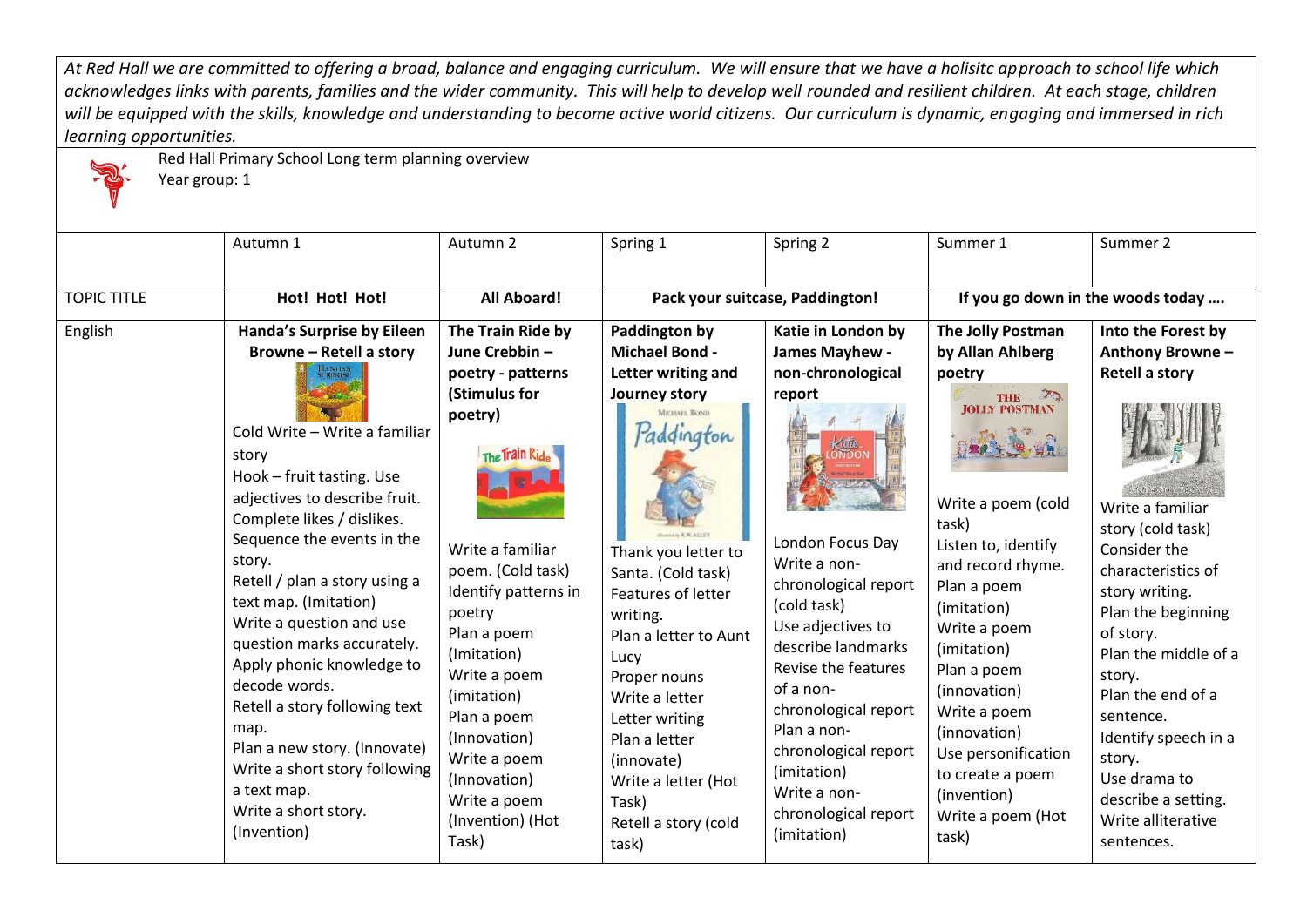| <b>SPaG Focus</b>            | <b>SPaG Focus</b>        | Sequence a story.    | Plan a non-              | <b>SPaG Focus</b>        | Make comparison in       |  |
|------------------------------|--------------------------|----------------------|--------------------------|--------------------------|--------------------------|--|
| Capital letters              | Capital letters          | Identify and apply   | chronological report     | Capital letters          | writing using simile.    |  |
| Full stops                   | Full stops               | story language.      | (innovation)             | <b>Full Stops</b>        | Retell the beginning     |  |
| <b>Question marks</b>        | <b>Exclamation marks</b> | Plan a known story.  | Write a non-             | <b>Exclamation marks</b> | of a story.              |  |
| <b>Exclamation marks</b>     | <b>Questions marks</b>   | (beginning)          | chronological report     | <b>Question marks</b>    | (Imitation)              |  |
| Adjectives                   | Adjectives               | Plan a known story.  | (innovation)             | Finger spaces            | Retell the middle of     |  |
| <b>CEWs</b>                  | <b>Question words</b>    | (middle and end)     | Write a non-             | Adjectives               | a story. (Imitation)     |  |
| Story Language.              | Spelling of common       | Adjectives to        | chronological report     | Rhyme                    | Retell the end of a      |  |
|                              | exception words          | describe character   | (invention) - hot        |                          | story. (Imitation)       |  |
| The Great Fire of London by  |                          | Speech bubbles       | task                     | <b>Hansel and Gretel</b> | Plan a new story         |  |
| Liz Gogerly - Diary Entry    | <b>The Polar Express</b> | Plan a new story     |                          | by Anthony Browne        | (innovate)               |  |
|                              | by Chris Van             | (innovate)           | <b>SPaG Focus</b>        | - newspaper report       | Write a new story        |  |
| e Great                      | Allsburg - Retell a      | Write a new story    | Capital letters          | Ō.                       | (Innovate)               |  |
| ire of<br>London             | wishing story            | (innovate)           | Vowels and               | Hansel and Gretel        | Write a story - hot      |  |
|                              |                          | Write a story        | consonants               |                          | task (invention)         |  |
|                              | THE POLAR EXPRESS        | (invention) Hot Task | <b>Full Stops</b>        |                          |                          |  |
| Cold Task - Write a diary    |                          |                      | Rules for adding -ing    |                          | <b>SPaG Focus</b>        |  |
| entry about what they did    |                          | <b>SPaG Focus</b>    | <b>Exclamation marks</b> |                          | Capital letters          |  |
| yesterday.                   |                          | Capital letters      | <b>Question marks</b>    | Write a newspaper        | <b>Full Stops</b>        |  |
| Identify the features of a   | Retell a familiar        | full stops           | Capital letters for      | report (cold task)       | <b>Exclamation marks</b> |  |
| diary entry.                 | story. (Cold Task)       |                      | proper nouns             | Features of a            | <b>Question marks</b>    |  |
| Plan a diary entry.          | Identify story           |                      | Adjectives               | newspaper report         | Finger spaces            |  |
| Order and spell the days of  | language                 | finger spaces        | Using 'and' to           | Plan a newspaper         | Speech                   |  |
| the work.                    | Plan a story             | Capital letters for  | extend / join            | report (Imitation)       | <b>Suffixes</b>          |  |
| Sequence events to form a    | (Imitation)              | proper nouns.        | sentences.               | Use adjectives to        | Editing                  |  |
| short narrative.             | Retell a story           | to / too/ two        | Commas in a list         | describe characters.     | <b>CEWs</b>              |  |
| Write a diary entry for The  | (Imitation)              | spelling - they      |                          | Use the sentence of      | Contracted words         |  |
| Great Fire of London.        | Plan a story             | use and to join      | Following a recipe.-     | three challenge to       |                          |  |
| (Imitation)                  | (Innovation)             | words                | <b>Instructions</b>      | describe characters.     | Where the Wild           |  |
| Use of the senses to         | Write a story            | adjectives           |                          | Write a newspaper        | things Are by            |  |
| describe a setting.          | (Innovation)             | Paddington at the    | Write instructions -     | report (Imitation)       | Maurice Sendak -         |  |
| Plan a diary entry using the | Write a story            | Palace - poetry      | cold task                | Continue to write a      | instructions             |  |
| senses. (Innovate)           | (Invention) Hot Task     |                      | Features of              | newspaper report         |                          |  |
| Write a diary entry.         |                          |                      | instructional writing    | (Imitation)              | Anthony Browne           |  |
| (Innovate).                  | <b>SPaG Focus</b>        |                      | Plan instructions        | Plan a newspaper         | books as a focus         |  |
| Write a diary entry.         | Capital letters          |                      | Write instructions       | report (Innovation)      | author to be shared      |  |
| (Invention / Hot Task)       | Full stons               |                      | <b>SPaG Focus</b>        | Write a newspaper        | at story time            |  |

**ALL SEP** 

Capital letters

report (Innovation)

Full stops

Exclamation marks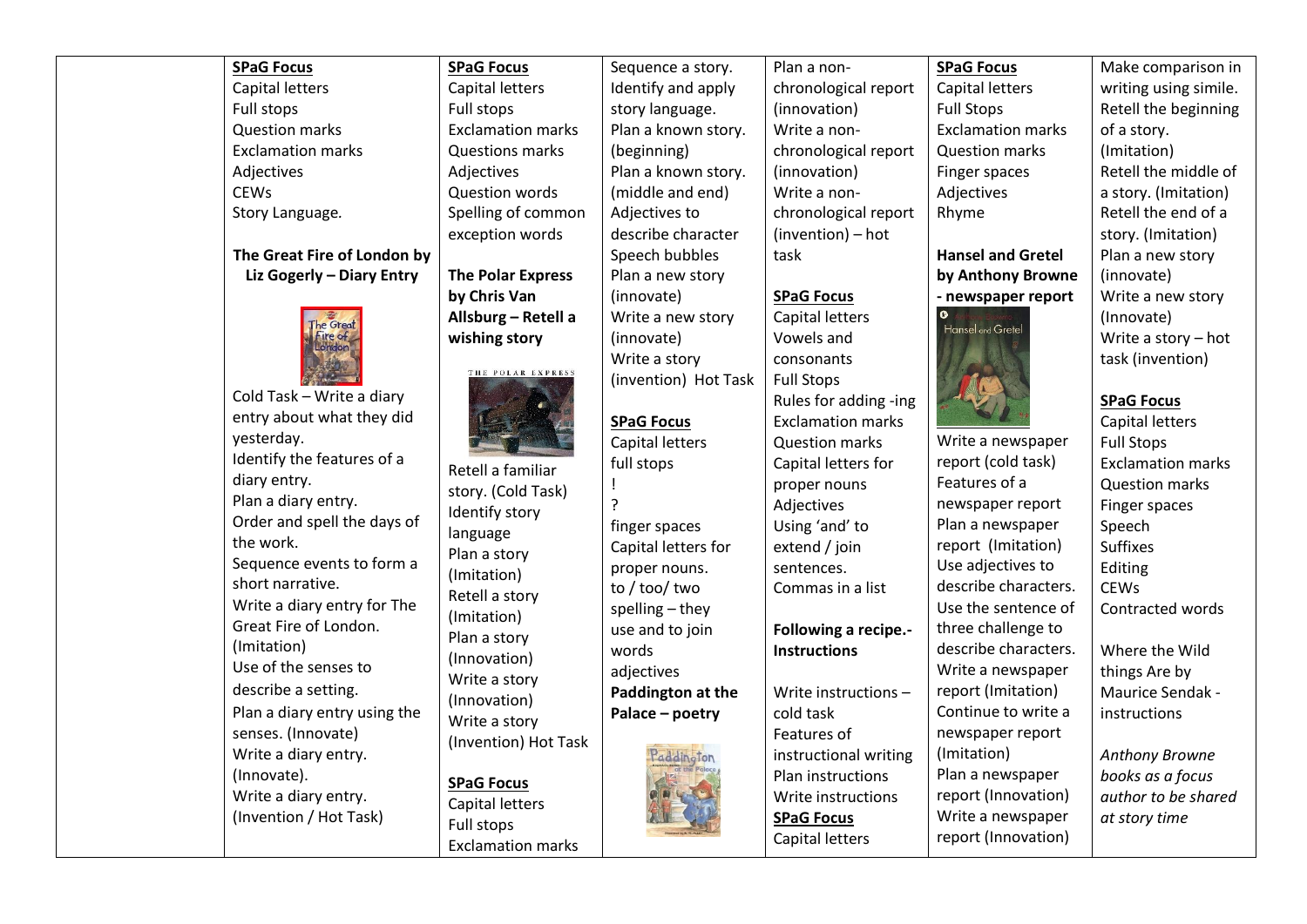|                  | <b>SPAG focus:</b>        | <b>Questions marks</b>       | Write a familiar            | Full stops            | Plan a newspaper         |                      |
|------------------|---------------------------|------------------------------|-----------------------------|-----------------------|--------------------------|----------------------|
|                  | Capital letters           | Adjectives                   | poem. (Cold task)           | Lists                 | report (Invention -      |                      |
|                  | Full stops                | Using 'and' to join          | Identify patterns in        | Instructional writing | hot task)                |                      |
|                  | <b>Exclamation marks</b>  | two sentences                | poetry                      | - language            | Write a newspaper        |                      |
|                  | Spelling the days of the  | Spelling of common           | Plan a poem                 |                       | report (Invention -      |                      |
|                  | week                      | exception words,             | (Imitation)                 |                       | hot task)                |                      |
|                  | Using 'and' to join two   | with a particular            | Write a poem                |                       |                          |                      |
|                  | sentences.                | focus on friend, was,        | (imitation)                 |                       | <b>SPaG Focus</b>        |                      |
|                  | Adding suffix 'ing'.      | they, one, said.             | Plan a poem                 |                       | Capital letters          |                      |
|                  | Ambitious vocabulary      |                              | (Innovation)                |                       | Full stops               |                      |
|                  |                           | John Burningham              | Write a poem                |                       | <b>Exclamation marks</b> |                      |
|                  |                           | books as a focus             | (Innovation)                |                       | <b>Question marks</b>    |                      |
|                  | Eileen Browne as a focus  | author. Books to be          | Write a poem                |                       | Finger spaces            |                      |
|                  | author.                   | shared at story time.        | (Invention) (Hot            |                       | Capital letters for      |                      |
|                  |                           |                              | Task)                       |                       | proper nouns             |                      |
|                  |                           |                              |                             |                       | Adjectives               |                      |
|                  |                           |                              | <b>SPaG Focus</b>           |                       | Tense                    |                      |
|                  |                           |                              | Capital letters             |                       | Commas in a list         |                      |
|                  |                           |                              | Proper nouns                |                       | Conjunctions             |                      |
|                  |                           |                              | Full stops                  |                       |                          |                      |
|                  |                           |                              | <b>Exclamation marks</b>    |                       | Allan Ahlberg books      |                      |
|                  |                           |                              | Finger spaces               |                       | as a focus author to     |                      |
|                  |                           |                              | Spell days of the           |                       | be shared at story       |                      |
|                  |                           |                              | week                        |                       | time                     |                      |
|                  |                           |                              | Adjectives                  |                       |                          |                      |
|                  |                           |                              |                             |                       |                          |                      |
|                  |                           |                              | <b>Michael Bond books</b>   |                       |                          |                      |
|                  |                           |                              | as a focus author to        |                       |                          |                      |
|                  |                           |                              | be shared at story          |                       |                          |                      |
|                  |                           |                              | time.                       |                       |                          |                      |
| Poem of the Week | If you're happy and you   | <b>Rickety Train Ride by</b> | Cold by Shirley             | Patchy Bear by Joan   | Let's Get the Rhythm     | There are big waves  |
|                  | know it.                  | <b>Tony Mitton</b>           | Hughes                      | Poulson               | of the Street.           | by Eleanor Farjeon.  |
|                  | Anon                      | The Engine Driver by         | <b>Teddy Bear (Skipping</b> | Seasons of Trees by   | Anon                     | When Goldilocks      |
|                  | Lou, Lou, Skip to me Lou. | Clive Samson                 | Rhyme)                      | Julie Holder          | The Big Ship Sails on    | went to the house of |
|                  | Anon                      | Jack Frost by Cecily         | Anon                        | Come-day Go-day by    | the alley-alley-o        | the bears.           |
|                  | Good Night, Good Night by | E. Pike                      | The Old Man of Peru         | by Barrie Wade        | Anon                     | Anon                 |
|                  | Dennis Lee.               | Little Donkey                | Anon                        | I went to the animal  | PLEAS-E by June          | When I was one I     |
|                  | I'm a little Hedgehog.    | Anon                         | The Bells of London         | fair                  | Crebbin                  | played the drum      |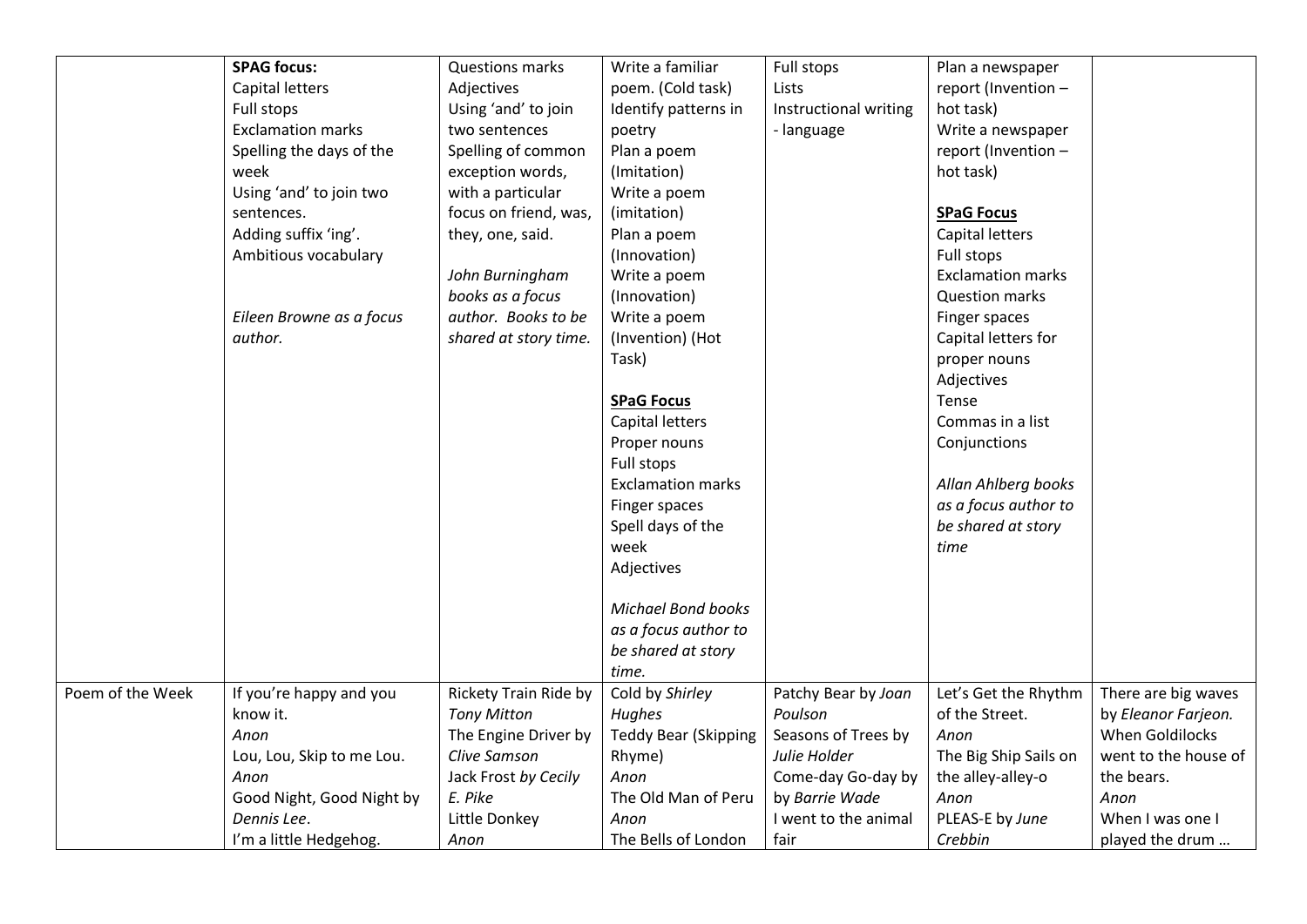|       | Anon<br>Feasts by Shirley Hughes<br>Fire by Shirley Hughes<br>Remember, Remember the<br>5 <sup>th</sup> November.<br>Anon                                                                                                                                                                                                                                                                                                                                                                                                                                              | Away in a Manger<br>Anon<br>Hoping by Shirley<br>Hughes                                                                                                                                                                                                                                                                                                                                                                                         | Anon<br>London Bridge is<br>falling down<br>Anon<br>Water Everywhere<br>by Valerie Bloom                                                                                                                                                                                                                                                                                                                                                                                                          | Anon<br><b>Spring Green</b><br>by Shirley Hughes<br>In and out the<br>windows<br>Anon                                                                   | <b>Bobby Shaftoe</b><br>Anon<br>Ask Mummy Ask<br>Daddy by John Agard<br>Summer Days by<br>Anne English                                                                                                                                                                                                                                       | Anon<br>Double Trouble by<br>June Crebbin                                                                                                                                                                                                                                                                                    |
|-------|------------------------------------------------------------------------------------------------------------------------------------------------------------------------------------------------------------------------------------------------------------------------------------------------------------------------------------------------------------------------------------------------------------------------------------------------------------------------------------------------------------------------------------------------------------------------|-------------------------------------------------------------------------------------------------------------------------------------------------------------------------------------------------------------------------------------------------------------------------------------------------------------------------------------------------------------------------------------------------------------------------------------------------|---------------------------------------------------------------------------------------------------------------------------------------------------------------------------------------------------------------------------------------------------------------------------------------------------------------------------------------------------------------------------------------------------------------------------------------------------------------------------------------------------|---------------------------------------------------------------------------------------------------------------------------------------------------------|----------------------------------------------------------------------------------------------------------------------------------------------------------------------------------------------------------------------------------------------------------------------------------------------------------------------------------------------|------------------------------------------------------------------------------------------------------------------------------------------------------------------------------------------------------------------------------------------------------------------------------------------------------------------------------|
| Maths | Place Value to 10<br>Counting forwards and<br>backwards.<br>Representing objects.<br>Compare numbers and<br>objects.<br>One more / one less.<br>$<$ and $>$<br>Order objects and numbers.<br>Use ordinal numbers.<br>Use a number line.<br><b>Addition and Subtraction to</b><br>10<br>Adding using part whole<br>models.<br>+ symbol<br><b>Fact families</b><br>Number bonds to 10<br>Addition<br>Finding a part<br>Subtraction $-$ taking away $-$<br>crossing out<br>Subtraction symbol<br>Subtraction - finding a part<br>Fact families - 8 facts<br>Counting back | <b>Shape</b><br>Recognise and name<br>3D shapes<br>Sort 3D shapes<br>Recognise and name<br>2D shapes<br>Sort 2D shapes<br>Shapes and patterns<br>with 2 D and 3D<br>shapes<br>Place Value (11-20)<br>Count forwards and<br>backwards to 20<br>Write numbers to 20<br>in numerals and<br>words<br>Numbers from 11-<br>20<br>One more and one<br>less<br>Compare groups of<br>objects and<br>numbers<br>Order groups of<br>objects and<br>numbers | <b>Addition and</b><br><b>Subtraction within</b><br>20<br>Add by counting on<br>Find and make<br>number bonds<br>Adding by making 10<br>Subtraction - not<br>crossing 10<br>Subtraction-<br>crossing 10<br><b>Related facts</b><br>Compare number<br>sentences<br><b>Place Value within</b><br>50<br>Numbers to 50<br>Tens and ones<br>Represent numbers<br>to 50<br>One more one less<br>Compare objects<br>and numbers within<br>50<br>Order numbers<br>within 50<br>Count in twos and<br>fives | <b>Length and Height</b><br>Compare lengths<br>and heights<br>Measure length<br><b>Weight and volume</b><br>Measure and<br>compare mass and<br>capacity | <b>Multiplication and</b><br><b>Division</b><br>Count in tens<br>Make equal groups<br>Add equal groups<br>Make arrays<br>Make doubles<br>Make equal groups -<br>grouping<br>Make equal groups -<br>sharing<br><b>Fractions</b><br>Find a half<br>Find a quarter<br><b>Position and</b><br><b>Direction</b><br>Describe turns and<br>position | <b>Place Value to 100</b><br>Counting to 100<br>Partitioning numbers<br>Comparing numbers<br>Ordering numbers<br>One more one less<br><b>Money</b><br>Recognising coins<br>and notes<br>Counting in coins<br><b>Time</b><br>Before and after<br>Dates<br>Time to the hour and<br>half hour<br>Writing time<br>Comparing time |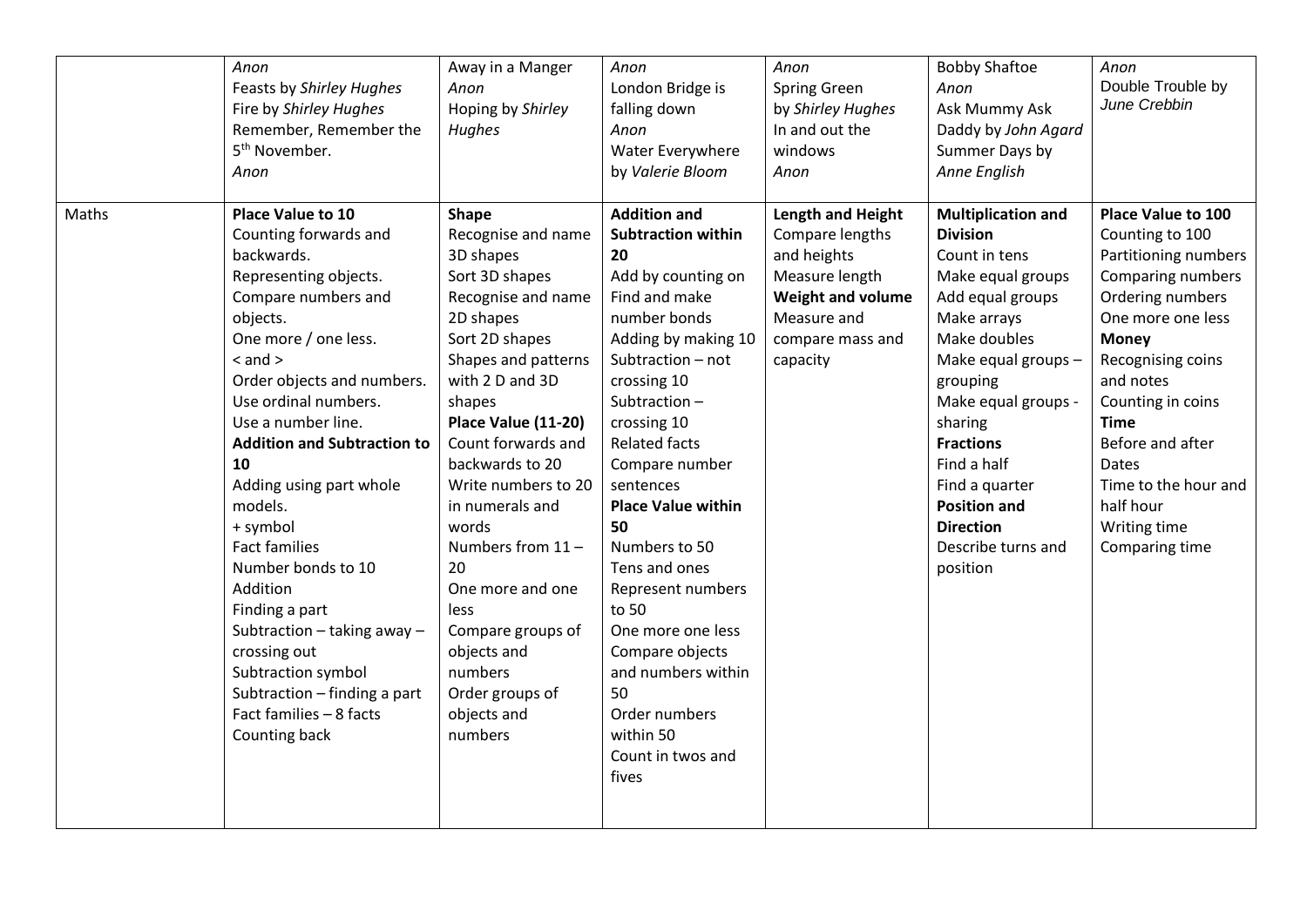| Science: | <b>Seasonal Changes</b>                             | <b>Seasonal Changes</b>    | <b>Seasonal Changes</b>    | Identify properties    | <b>Plants</b>          |
|----------|-----------------------------------------------------|----------------------------|----------------------------|------------------------|------------------------|
|          | Observe and describe the weather within the         | <b>Explore the changes</b> | <b>Explore the changes</b> | of materials, e.g.     | Describe the basic     |
|          | seasons.                                            | that you see in            | that you see in            | hard, soft, rough.     | structure of a variety |
|          | Explore the changes that you see in Autumn.         | Winter.                    | Spring.                    | Compare and group      | of common plants       |
|          | Explore the world around them and raise their own   | <b>Explore the world</b>   | Observe and                | together a variety of  | including roots,       |
|          | simple questions.                                   | around them and            | describe the               | everyday materials     | stem, leaves and       |
|          | Animals, including humans.                          | raise their own            | weather within the         | based on their         | flowers.               |
|          | Identify, name, draw and label the basic parts of   | simple questions.          | season of Spring and       | properties.            | Identify and name a    |
|          | the human body and say which part of the body is    | Animals, including         | how the length of          | Understand the         | variety of common      |
|          | associated with each sense.                         | humans.                    | day changes.               | difference between     | plants, including      |
|          | Label basic parts of a human.                       | Understand that            | <b>Explore the world</b>   | an object and the      | garden plants, wild    |
|          | To explore the senses and the body parts that are   | animals, including         | around them and            | material from which    | plants and trees and   |
|          | associated with each sense - includes working       | humans, have               | raise their own            | it is made - includes  | those classified as    |
|          | scientifically.                                     | offspring which            | simple questions.          | working                | deciduous and          |
|          | Describe the importance for humans of exercise,     | grow into adults.          | Use their                  | scientifically.        | evergreen.             |
|          | eating the right amounts of different types of food | Find out about and         | observations and           | Use simple features    | Include walk to        |
|          | and hygiene (being clean).                          | describe the basic         | ideas to suggest           | to compare objects     | woods.                 |
|          | To explore how to keep ourselves healthy. Focus     | needs of animals,          | answers to                 | materials and living   | Plant seeds and        |
|          | on exercise - practical - effects on the body.      | including humans,          | questions. Talk            | things and with help   | observe growth -       |
|          | Food types - healthy and non-healthy.               | for survival.              | about what they            | decide how to sort     | includes working       |
|          | Hygiene - hand washing - nurse visit.               | Identify and name          | have found out and         | and group them.        | scientifically.        |
|          | Record simple data. With guidance, begin to notice  | lots of common             | how.                       | (Identifying and       | Use simple features    |
|          | patterns and relationships. Use observations and    | animals, including         | <b>Everyday materials</b>  | classifying). With     | to compare objects,    |
|          | ideas to answer questions. Talk about what they     | fish, amphibians,          | Identify and name a        | help, they should      | materials and living   |
|          | have found out and how they found it out.           | reptiles, birds and        | variety of everyday        | record and             | things and with help   |
|          |                                                     | mammals.                   | materials, including       | communicate their      | decide how to sort     |
|          |                                                     | Identify and name          | wood, plastic, glass,      | findings in a range of | and group them.        |
|          |                                                     | lots of common             | metal. Water and           | ways and begin to      | (Identifying and       |
|          |                                                     | animals that are           | rock.                      | use simple scientific  | classifying). Record   |
|          |                                                     | carnivore,                 | Describe the simple        | language.              | simple data.           |
|          |                                                     | herbivores and             | properties of              |                        |                        |
|          |                                                     | omnivores.                 | everyday materials.        | <b>Seasons</b>         | Life Cycles            |
|          |                                                     | Describe and               |                            | Explore the changes    | From Seed to           |
|          |                                                     | compare lots of            |                            | that you see in        | Sunflower - includes   |
|          |                                                     | common animals by          |                            | Summer.                | working                |
|          |                                                     | how they look and          |                            | Observe changes        | scientifically.        |
|          |                                                     | how they move.             |                            | across all four        |                        |
|          |                                                     |                            |                            | seasons.               |                        |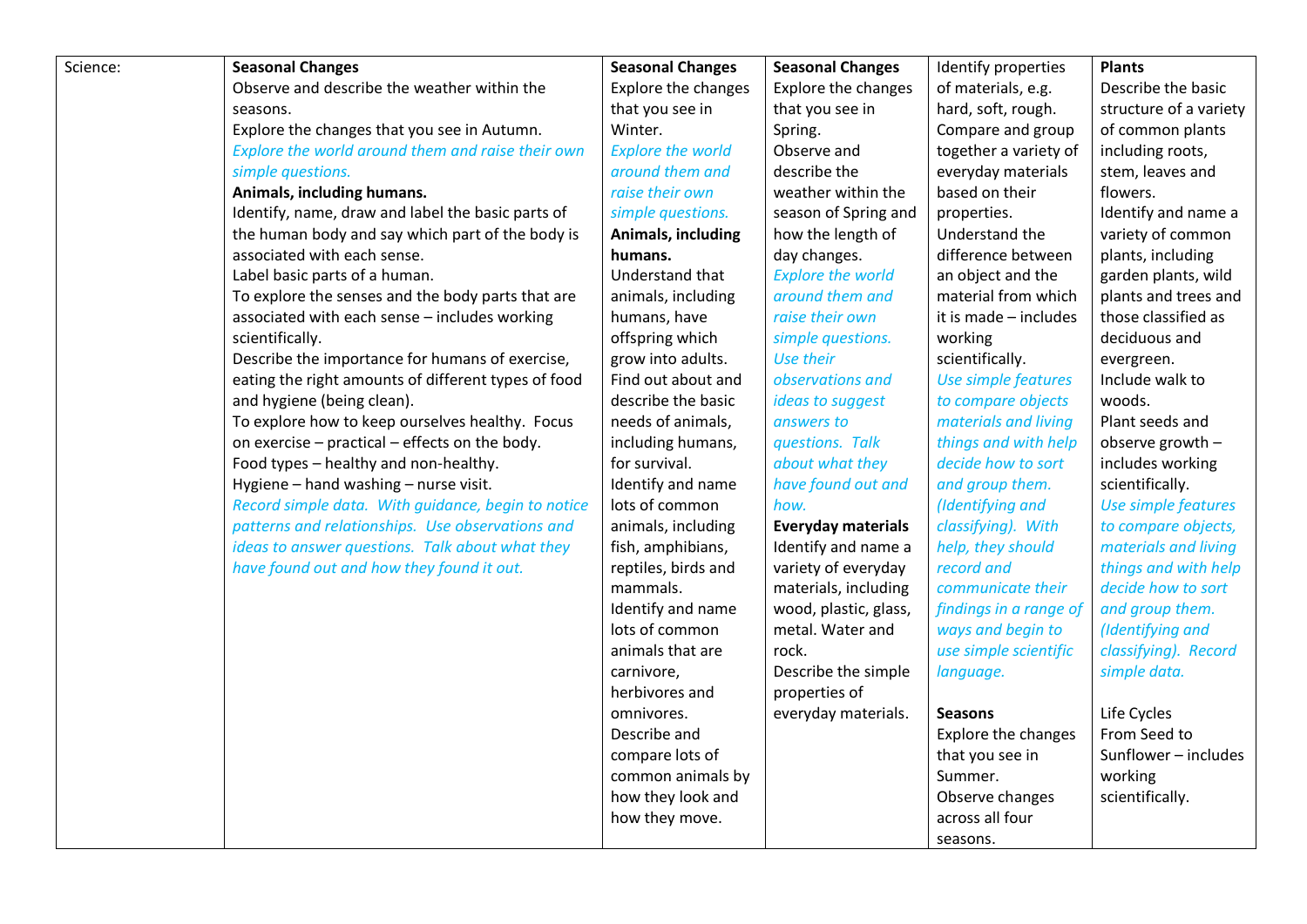|                   |                                |                      |                      |                             | <b>Explore the world</b><br>around them and<br>raise their own<br>simple questions.<br>Use their<br>observations and<br>ideas to suggest<br>answers to<br>questions. Talk<br>about what they |                      |
|-------------------|--------------------------------|----------------------|----------------------|-----------------------------|----------------------------------------------------------------------------------------------------------------------------------------------------------------------------------------------|----------------------|
|                   |                                |                      |                      |                             | have found out and<br>how.                                                                                                                                                                   |                      |
| History/Geography | Name and locate local town.    | Locate hot and cold  | Develop an           | Develop knowledge           | Understand physical                                                                                                                                                                          | Recognise            |
|                   | Name and locate the four       | areas of the world,  | awareness of the     | of the human and            | and geographical                                                                                                                                                                             | similarities and     |
|                   | countries of the UK.           | in relation to the   | past, using word and | physical geography          | differences through                                                                                                                                                                          | differences between  |
|                   | Identify the countries of the  | North and South      | phrases relating to  | of a small area of          | studying the human                                                                                                                                                                           | the past and the     |
|                   | UK                             | Poles.               | the passing of time. | the UK (London)             | and physical                                                                                                                                                                                 | present. Identify    |
|                   | Understand geographical        | Name and locate hot  | Understand some of   | <b>Explore the features</b> | geography of a small                                                                                                                                                                         | differences and      |
|                   | similarities and differences   | and cold countries.  | the ways in which    | of London.                  | area of the UK.                                                                                                                                                                              | similarities between |
|                   | of a small area of a           | Compare the UK and   | they find out about  | Understand                  | Visit a woodland and                                                                                                                                                                         | ways of life in      |
|                   | contrasting non-European       | Finland.             | the past.            | geographical                | explore the features.                                                                                                                                                                        | different periods.   |
|                   | country.                       | Develop an           | Explore present      | similarities and            | Use directional                                                                                                                                                                              | Mineshaft beneath    |
|                   | Explore and compare Kenya      | awareness of the     | teddy bears.         | differences of a            | language to describe                                                                                                                                                                         | the school - history |
|                   | and the UK.                    | past, using word and | Compare past and     | small area of a             | routes on a map.                                                                                                                                                                             | (Name of boy,        |
|                   |                                | phrases relating to  | present teddy bears. | contrasting non-            | Identify and plan a                                                                                                                                                                          | newspaper articles)  |
|                   | Know where people and          | the passing of time. | Explore how teddy    | European country.           | route using a local                                                                                                                                                                          | Identify some        |
|                   | events fit within a            | Know where events    | bears have changed   | Compare London              | map.                                                                                                                                                                                         | similarities and     |
|                   | chronological framework.       | fit within a         | through history.     | and Lima.                   | Use simple fieldwork                                                                                                                                                                         | Recognising the      |
|                   | Choose and use parts of        | chronological        | Explore the history  | Know where people           | and observational                                                                                                                                                                            | differences between  |
|                   | stories to show that they      | framework.           | of Paddington Bear.  | and events fit within       | skills to study the                                                                                                                                                                          | the past and present |
|                   | know and understand key        | Explore past and     | Use basic            | a chorological              | geography of their                                                                                                                                                                           | in their own and     |
|                   | features of events.            | present trains.      | geographical         | framework.                  | school and its                                                                                                                                                                               | other's lives.       |
|                   | Study the lives of significant | Place trains onto a  | vocabulary to refer  | Understand some of          | grounds and the                                                                                                                                                                              | Mining linked to     |
|                   | individuals.                   | timeline.            | to human and         | the ways in which           | physical features of                                                                                                                                                                         | Baggeridge - jobs of |
|                   | Identify similarities and      | Compare past and     | physical features.   | we find out about           | its surrounding                                                                                                                                                                              | children.            |
|                   | differences between ways of    | present trains.      | Explore Peru in      | the past.                   | environment.                                                                                                                                                                                 |                      |
|                   | life in different periods.     | (Himley Railway)     | preparation for next | Explore our Royal           |                                                                                                                                                                                              |                      |
|                   | Ask and answer questions.      |                      | half term.           | Family.                     |                                                                                                                                                                                              |                      |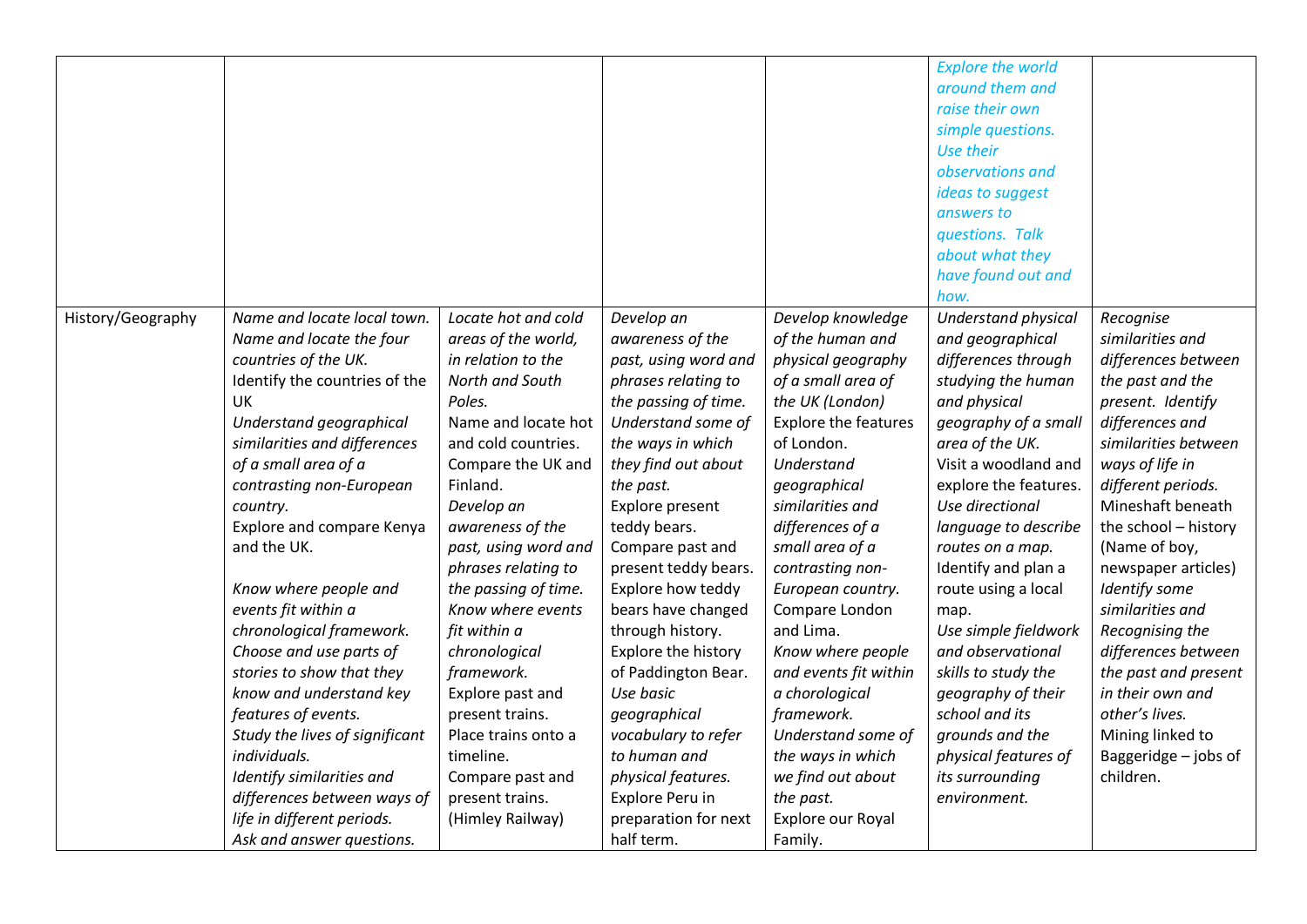|                                     | <b>Explore Samuel Pepys and</b><br>his importance in a<br>historical event.<br>Gunpowder Plot. Place<br>events on a time line.<br>Explore Guy Fawkes and his<br>importance in an historical<br>event.                                                                                                                                                                                                        |                                                                                                                                                                                                                                                                                                                                                                                                                                                |                                                                                                                                                                                                                                                                                                                                                                                                                             | Queen Elizabeth II<br>Timeline of her life<br>from birth to<br>present.                                                                                                                                                                                                                                                                                                                                                                      | Identify human and<br>physical features of<br>a wood.<br>Compare the<br>features of a wood<br>and our school<br>(Baggeridge and Red<br>Hall)<br>Use simple compass<br>directions.<br>Use the vocabulary<br>north, south, east<br>and west. (Treasure<br>Hunt)                                                                                             |                                                                                                                                                                                                                                                                                                                                                                                              |
|-------------------------------------|--------------------------------------------------------------------------------------------------------------------------------------------------------------------------------------------------------------------------------------------------------------------------------------------------------------------------------------------------------------------------------------------------------------|------------------------------------------------------------------------------------------------------------------------------------------------------------------------------------------------------------------------------------------------------------------------------------------------------------------------------------------------------------------------------------------------------------------------------------------------|-----------------------------------------------------------------------------------------------------------------------------------------------------------------------------------------------------------------------------------------------------------------------------------------------------------------------------------------------------------------------------------------------------------------------------|----------------------------------------------------------------------------------------------------------------------------------------------------------------------------------------------------------------------------------------------------------------------------------------------------------------------------------------------------------------------------------------------------------------------------------------------|-----------------------------------------------------------------------------------------------------------------------------------------------------------------------------------------------------------------------------------------------------------------------------------------------------------------------------------------------------------|----------------------------------------------------------------------------------------------------------------------------------------------------------------------------------------------------------------------------------------------------------------------------------------------------------------------------------------------------------------------------------------------|
| Art + Design/Design +<br>technology | To use a range of materials<br>creatively to design and<br>make products.<br>To use painting to develop<br>and share their ideas,<br>experiences and<br>imagination.<br>Painting and colour mixing -<br>Collage - Fireworks<br>To select from and use a<br>wide range of materials and<br>ingredients.<br><b>Evaluate their ideas and</b><br>products against design<br>criteria<br>Cooking - bonfire apples | To use a range of<br>materials creatively<br>to design and make<br>products.<br>Collage - Ice collages<br>Generate, develop,<br>model and<br>communicate their<br>ideas through<br>talking, drawing,<br>templates, mock-ups<br>and, where<br>appropriate,<br>information and<br>communication<br>technology<br>To design<br>purposeful,<br>functional,<br>appealing products<br>for themselves and<br>other users based on<br>design criteria. | To use drawing to<br>develop and share<br>their ideas,<br>experiences and<br>imagination.<br>To develop a wide<br>range of art and<br>design techniques in<br>using colour,<br>pattern, texture,<br>line, shape, form and<br>space.<br>Sketching-teddy<br>bears<br>To select from and<br>use a wide range of<br>materials and<br>textiles.<br>Design purposeful,<br>functional,<br>appealing products<br>for themselves and | To select from and<br>use a wide range of<br>materials and<br>ingredients.<br>Paddington Cakes /<br><b>Biscuits for a Royal</b><br><b>Ball</b><br>To use a range of<br>materials creatively<br>to design and make<br>products.<br>To build structures,<br>exploring how they<br>can be made<br>stronger, stiffer and<br>more stable.<br><b>Evaluate their ideas</b><br>and products against<br>design criteria.<br><b>Small World London</b> | Paintings of<br>woodland animals<br>To be taught about<br>the work of a range<br>of artists, craft<br>makers and<br>designers, describing<br>the differences and<br>similarities between<br>different practices<br>and disciplines, and<br>making links to their<br>own work.<br>Monet - pastels<br>Printing - curtains to<br>look into Monet's<br>garden | Generate, develop,<br>model and<br>communicate their<br>ideas through<br>talking, drawing,<br>templates, mock-ups<br>and, where<br>appropriate,<br>information and<br>communication<br>technology.<br>To explore and use<br>mechanisms.<br>Winding mechanism<br>- wishing well<br>To use sculpture to<br>develop and share<br>their ideas,<br>experiences and<br>imagination.<br>Clay models |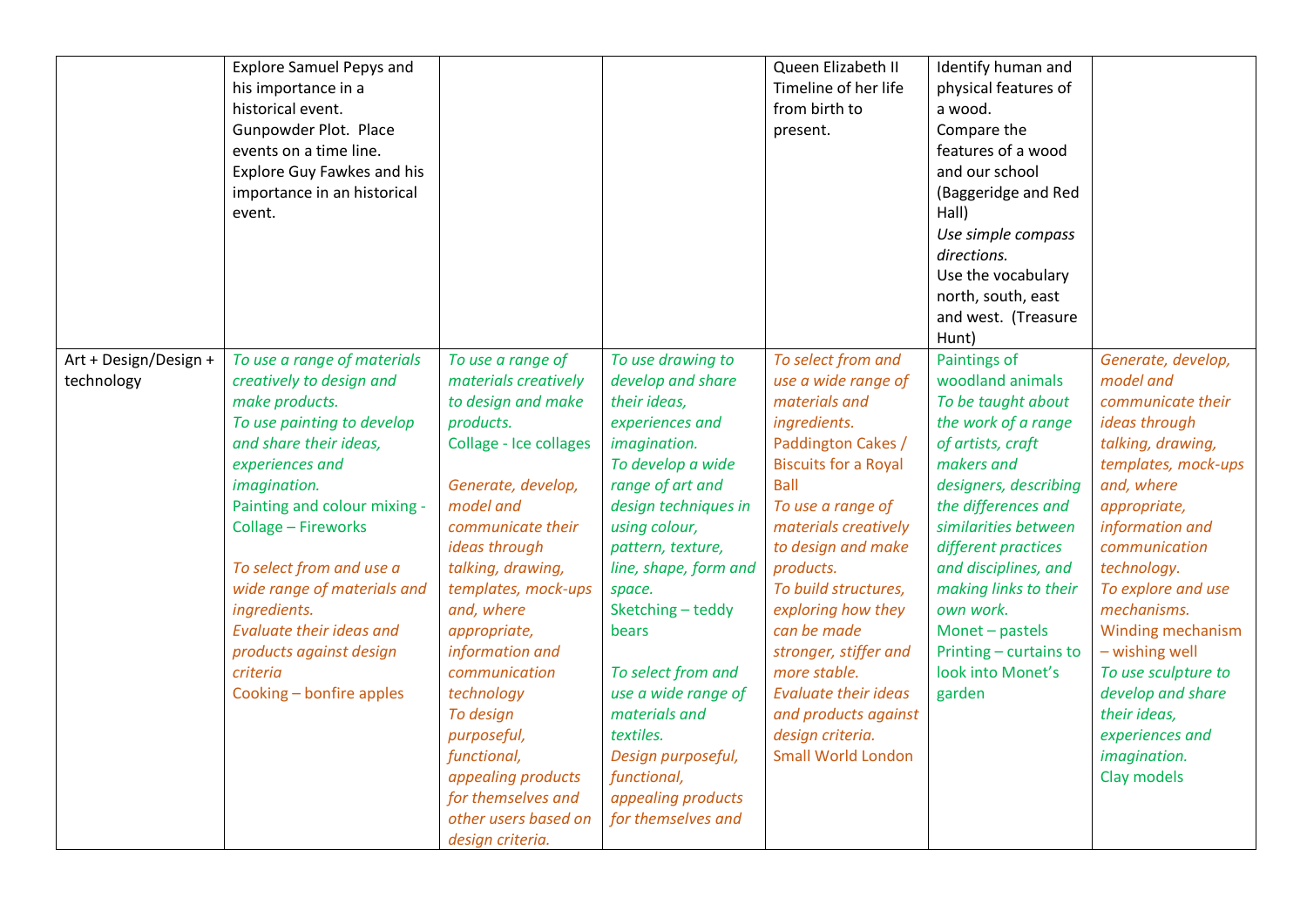|           |                                 | To select from and     | other users based on                                                              |                                                           |                       |                       |
|-----------|---------------------------------|------------------------|-----------------------------------------------------------------------------------|-----------------------------------------------------------|-----------------------|-----------------------|
|           |                                 | use a range of tools   | design criteria.                                                                  |                                                           |                       |                       |
|           |                                 | and equipment to       | Select from and use                                                               |                                                           |                       |                       |
|           |                                 | perform practical      | a wide range of                                                                   |                                                           |                       |                       |
|           |                                 | tasks [for example,    | materials and                                                                     |                                                           |                       |                       |
|           |                                 | cutting, shaping,      | components,                                                                       |                                                           |                       |                       |
|           |                                 | joining and finishing] | including materials,                                                              |                                                           |                       |                       |
|           |                                 | To evaluate their      | textiles, according to                                                            |                                                           |                       |                       |
|           |                                 | ideas and products     | their characteristics                                                             |                                                           |                       |                       |
|           |                                 | against design         | To evaluate their                                                                 |                                                           |                       |                       |
|           |                                 | criteria.              | ideas and products                                                                |                                                           |                       |                       |
|           |                                 | <b>Moving pictures</b> | against design                                                                    |                                                           |                       |                       |
|           |                                 |                        | criteria.                                                                         |                                                           |                       |                       |
|           |                                 |                        | Sewing - Teddy Bear                                                               |                                                           |                       |                       |
|           |                                 |                        | puppets                                                                           |                                                           |                       |                       |
| Computing | Technology around us            | How we can paint       | Exploring the                                                                     | Label and match                                           | <b>Buttons</b>        | Comparing tools       |
|           | Using technology                | using computers        | keyboard                                                                          | Group and count                                           | <b>Directions</b>     | Joining blocks        |
|           | Developing mouse skills         | Using shapes and       | Adding and                                                                        | Describe an object                                        | Forwards and          | Make a change         |
|           | Using a computer keyboard       | lines                  | removing text                                                                     | Making different                                          | backwards             | Adding sprites        |
|           | Developing keyboard skills      | Making careful         | Exploring the                                                                     | groups                                                    | Four directions       | Projects design       |
|           | Using a computer                | choices                | toolbar                                                                           | Comparing groups                                          | Getting there         | Following my design   |
|           | responsibly                     | Why did I choose       | Marking changes to                                                                | Answering questions                                       | Routes                |                       |
|           |                                 | that?                  | text                                                                              |                                                           |                       |                       |
|           |                                 | Painting all by        | Explaining my                                                                     |                                                           |                       |                       |
|           |                                 | myself                 | choices                                                                           |                                                           |                       |                       |
|           |                                 | Comparing              | Pencil or keyboard                                                                |                                                           |                       |                       |
|           |                                 | computer art and       |                                                                                   |                                                           |                       |                       |
|           |                                 | painting               |                                                                                   |                                                           |                       |                       |
| PE        | <b>Fitness/Dance/Yoga/Games</b> | <b>Dance</b>           | <b>Gymnastics</b>                                                                 |                                                           | Games                 | <b>Athletics</b>      |
|           |                                 |                        |                                                                                   | Copies and explores basic movements with some control and | Develop specific      | Can run at different  |
|           | Fitness - learning the way      | Copies and explores    | coordination. Can perform different body shapes                                   |                                                           | sports and work       | speeds.               |
|           | our body reacts to different    | basic movements        | Performs at different levels Can perform 2 footed jump Can                        |                                                           | through the basics of | Can jump from a       |
|           | exercises with a main focus     | and body patterns.     | use equipment safely Balances with some control Can link 2-<br>3 simple movements |                                                           | the sport.            | standing position     |
|           | on speed, agility, quickness,   | Remembers simple       |                                                                                   |                                                           | Gain an               | Performs a variety of |
|           | balance, strength co-           | movements and          | Games                                                                             |                                                           | understanding of the  | throws with basic     |
|           | ordination and flexibility.     | dance steps. Links     |                                                                                   |                                                           | rules.                | control.              |
|           |                                 | movements to           | Can travel in a variety of ways including                                         |                                                           |                       |                       |
|           |                                 | sounds and music.      | running and jumping. Beginning to perform                                         |                                                           |                       |                       |
|           |                                 |                        | a range of throws. Receives a ball with basic                                     |                                                           |                       |                       |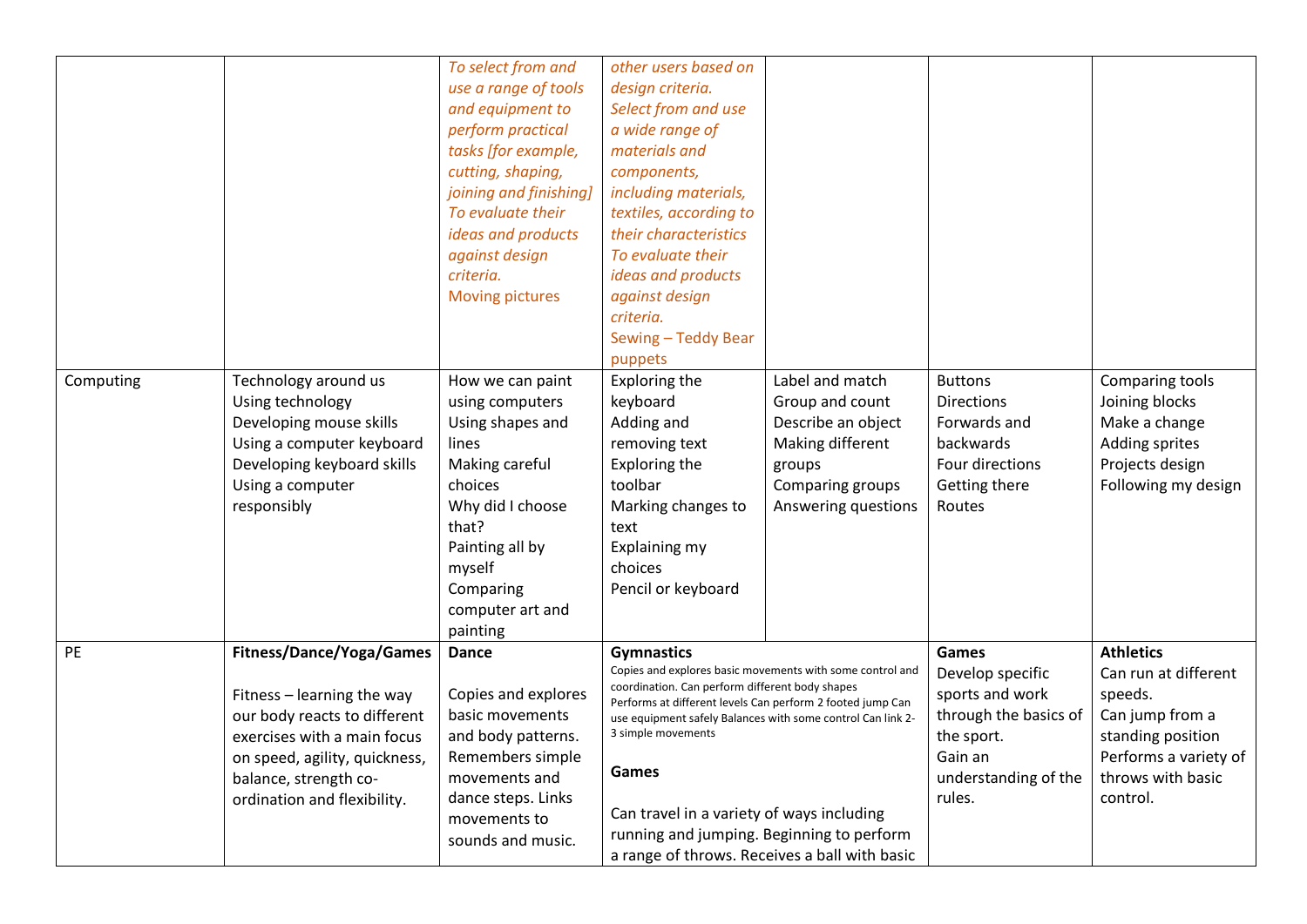|             |                                                                                             | Responds to range<br>of stimuli.<br><b>Gymnastics</b><br>Copies and explores basic<br>movements with some<br>control and coordination.<br>Can perform different body<br>shapes<br>Performs at different levels<br>Can perform 2 footed jump<br>Can use equipment safely<br>Balances with some control<br>Can link 2-3 simple | control. Beginning to develop hand-eye<br>coordination. Participates in simple games.<br>Learning a new sport.<br>Insight into outdoor adventure activities.                                      |                                                                                                                                                                                                                                        | Use the skills of<br>agility and co-<br>ordination.                                                          |                                                                                                                                                                                                                     |
|-------------|---------------------------------------------------------------------------------------------|------------------------------------------------------------------------------------------------------------------------------------------------------------------------------------------------------------------------------------------------------------------------------------------------------------------------------|---------------------------------------------------------------------------------------------------------------------------------------------------------------------------------------------------|----------------------------------------------------------------------------------------------------------------------------------------------------------------------------------------------------------------------------------------|--------------------------------------------------------------------------------------------------------------|---------------------------------------------------------------------------------------------------------------------------------------------------------------------------------------------------------------------|
| <b>PSHE</b> | <b>Mental Health</b><br>Worries<br>Rules<br>Feelings<br>Managing feelings                   | movements<br>Types of<br><b>Relationships</b><br>Roles of different<br>people<br>Types of families<br>Features of family<br>life<br>Importance of<br>talking to an adult<br>Kind and unkind<br>behaviour<br>Keeping safe at<br>home                                                                                          | Healthy / unhealthy<br>relationships<br>Respect<br>How we are<br>different<br>Playing and working<br>cooperatively<br>Talk and share<br>opinions<br>Other people's<br>feelings<br><b>Bullying</b> | <b>Physical Health</b><br>What keeping<br>healthy means<br>Different types of<br>food and the effect<br>on the body<br>Physical activity<br>Importance of sleep<br>How to keep clean<br>Sun safety<br>What to do if<br>someone is hurt | <b>PANTS and Keeping</b><br>Safe<br><b>NSPCC Pants</b>                                                       | Living in the wider<br>world<br>Why we need rules<br><b>British Values</b><br>Roles and<br>responsibilities<br>Similarities and<br>differences between<br>people<br>Road safety<br>Looking after the<br>environment |
| R.E.        | <b>Creation</b><br>Story of creation.<br>Celebration of Shabbat.<br>Celebration of harvest. | <b>Shining Lights</b><br>Symbols of light and<br>dark<br>Story of Rama and<br>Sita<br><b>Festival of Divali</b><br>Jesus the light of the<br>world                                                                                                                                                                           | <b>Special Books</b><br><b>Bible</b><br>Torah<br>Jewish festival of<br>Simchat                                                                                                                    | <b>Special places</b><br>Special places to us<br>Inside a church<br>Visit a local church<br>Baptism<br>Easter                                                                                                                          | <b>Belonging</b><br>How we belong to a<br>group<br>Understand that<br>faith makes people<br>feel they belong | Christianity<br><b>Stories</b><br>Christian church<br>Customs - weddings,<br>church service, Holy<br>Communion<br>Eid                                                                                               |
| Music       |                                                                                             |                                                                                                                                                                                                                                                                                                                              |                                                                                                                                                                                                   |                                                                                                                                                                                                                                        | <b>Animals</b><br>To use percussion<br>and my body<br>expressively in<br>response to music.                  | <b>Fairy Tales</b><br>To use voices<br>expressively to<br>speak and chant.                                                                                                                                          |